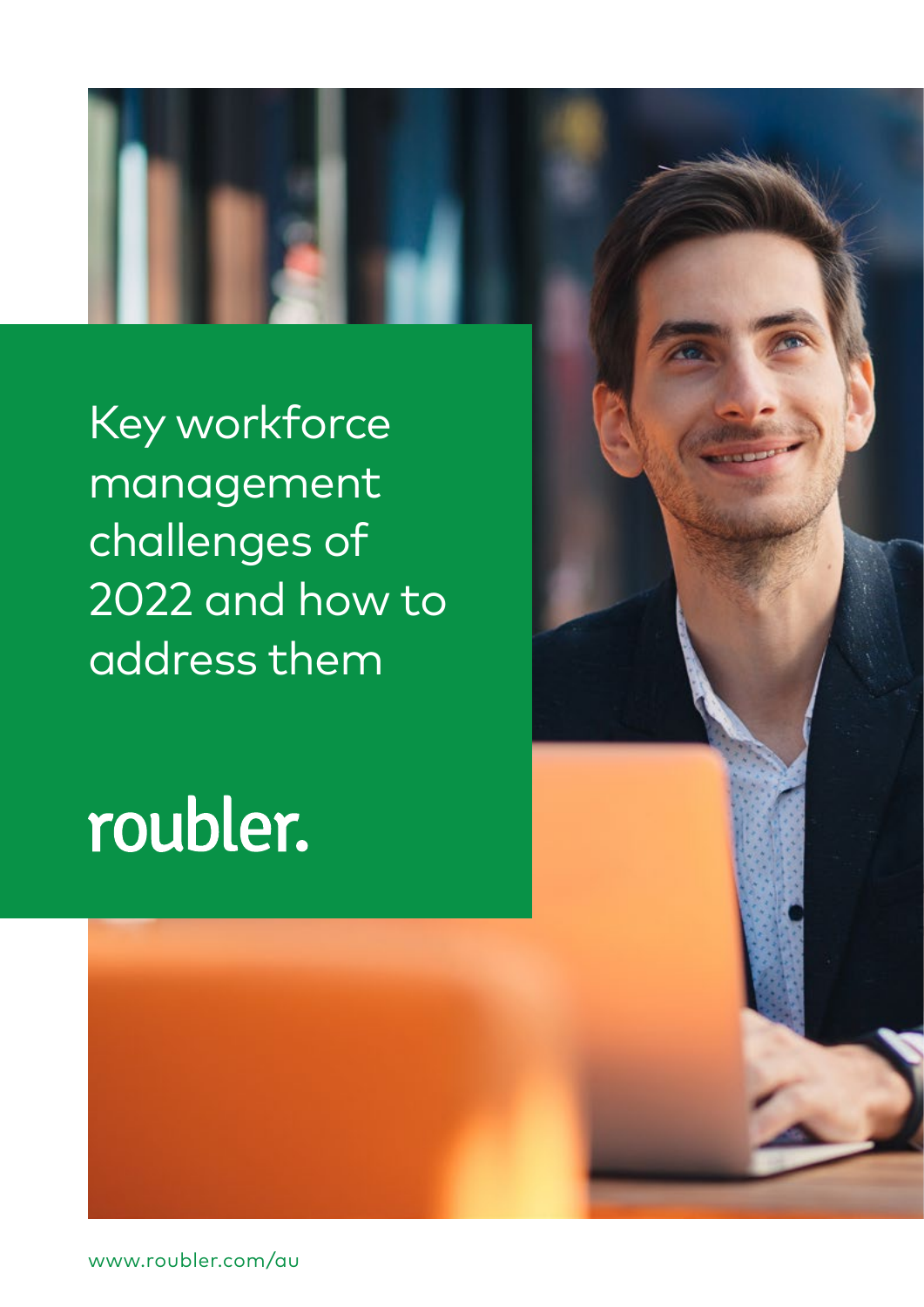### The challenges of effective workforce management

**Workforce management is crucial for business success, and the past few years have presented some significant challenges that have made managing shift-based teams even more difficult.**

Done right, workforce management can help reduce operational costs, enhance the employee experience and create efficiencies across business processes including onboarding, rostering, time and attendance and payroll.

Get it wrong, and you could find yourself dealing with poor business performance, low employee engagement and high labour costs.

Supporting organisational performance with the right technology is, of course, imperative. Technology should enable everyone to get the job done without the hassle of manual data entry or messy integrations.

The employee should always be at the heart of any technology-related decisions. After all, they are the ones using software day-to-day; whether they are checking their pay slip, approving a leave request from a team member, or creating a roster, the solution should be seamless.

Similarly, HR and payroll should be equipped with tools that streamline processes, rather than being hampered by cumbersome systems as is all-too-often the case.

As a result, employees will become more engaged, identifying new ways to create efficiencies will become easier, and the difference will be clearly reflected in the bottom line.



#### **Challenge 1: Employee engagement**

Is your team engaged and focused? Are they willing to put in the extra effort needed to help your business succeed?

Employees can become apathetic if they don't feel engaged and don't particularly enjoy the job they are doing.

After everything they have experienced over the past few years it's little wonder many are demanding more from their employer.

Despite this, many businesses still underestimate the power of effective communication in boosting morale and galvanising workforces to achieve their best.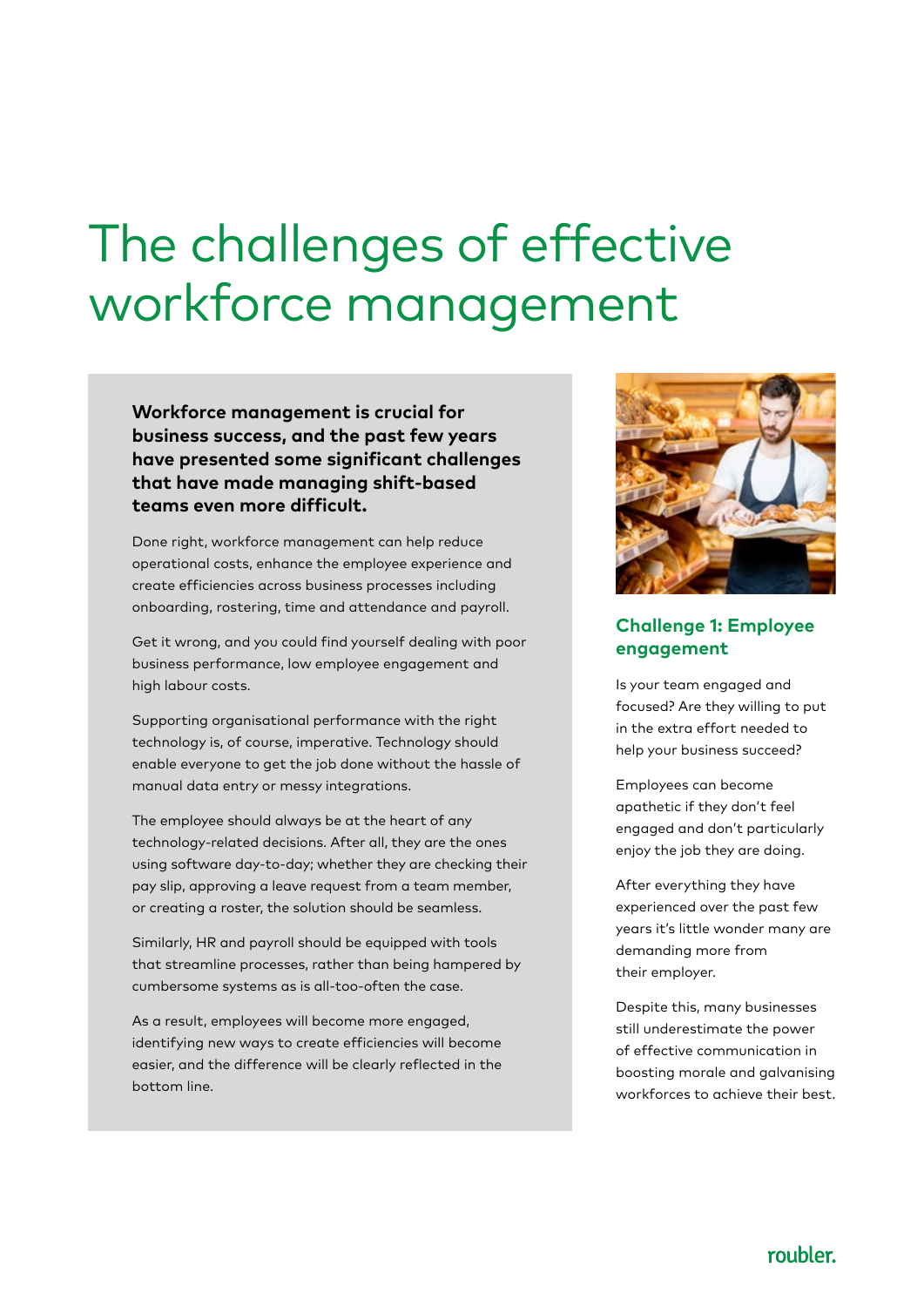

#### **Challenge 2: Ineffective technology solutions**

Business success is highly reliant on the efficient transfer of data across the entire business ecosystem.

From employees, to HR, to payroll and back again – information needs to travel between departments quickly, with ease and without mistakes.

Bringing all this together seamlessly can pose a challenge, as many businesses still rely on manual data entry and outdated systems.

Maintaining data integrity then becomes incredibly timeconsuming, providing little visibility and crippling efforts to make informed decisions.



#### **Challenge 3: Agility and flexibility**

As workforces continue to be in a state of flux, the ability to stay agile remains a focus.

Those who haven't adapted yet, must, by providing their teams with mechanisms by which they can effectively manage their work life themselves.

Seemingly simple functionality can make a significant difference to a business's ability to be agile. This includes enabling managers to rebuild a roster at the click of a button, and notifying staff of new shifts automatically.

Without these tools, coping with the current state of flux can pose a significant threat.



#### **Challenge 4: Health and hygiene**

Good hygiene practice is very much here to stay, with regular sanitisation becoming the norm. The way we record employee and customer movements has also changed forever.

In many cases, staff vaccinations also need to monitored in line with in-house policies or broader industry and legislative requirements.

Many businesses have been thrown in the deep end from a technology perspective, and are finding themselves without a solution for collecting this data.

This puts the business at risk of non-compliance.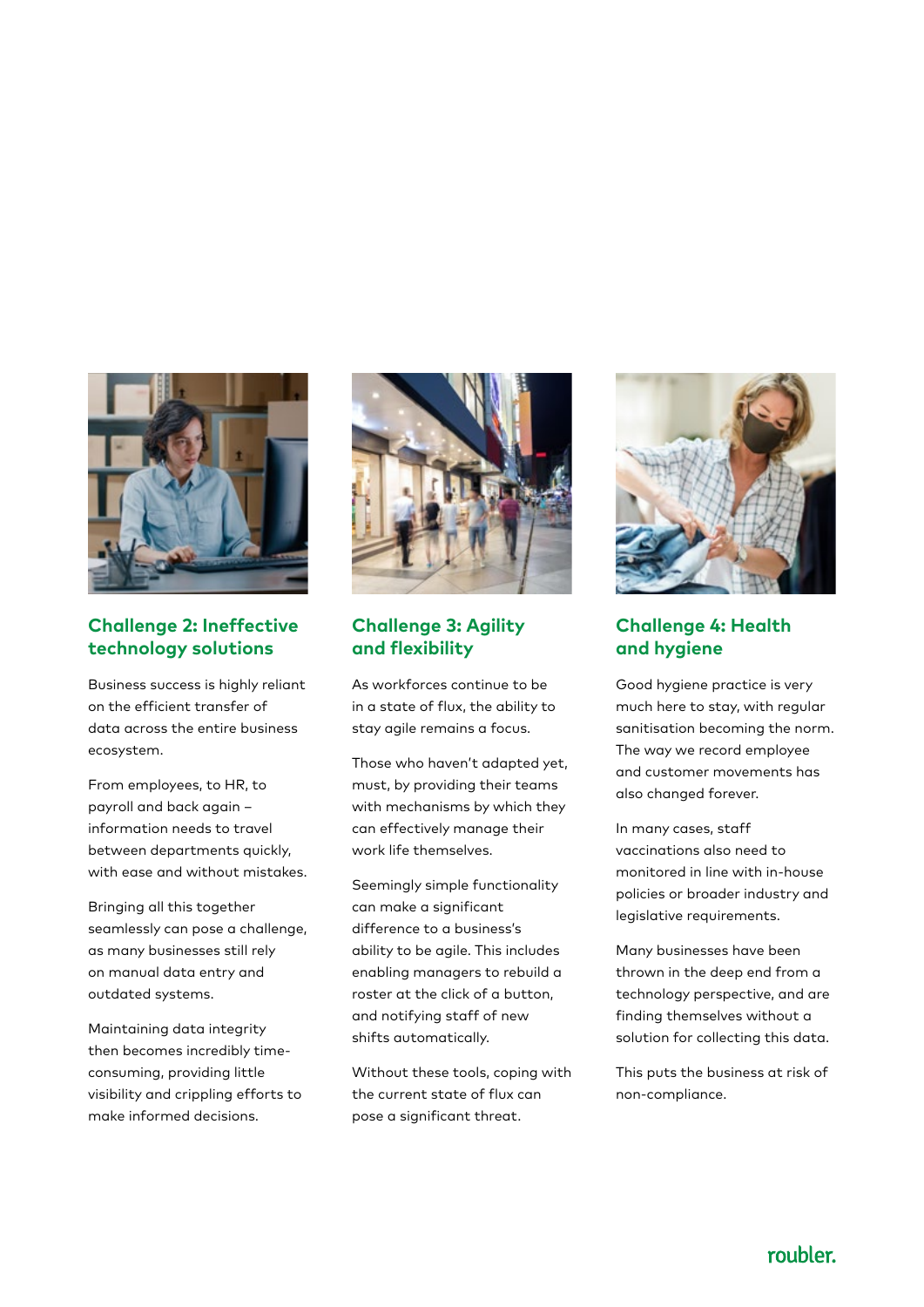# Effective employee communication

Effective communication is an essential ingredient for helping employees maintain their passion for their job. Workforce management software plays a key role in helping them feel engaged, informed and equipped for the task at hand.

#### **Think employee-first**

Employees are the lifeblood of your business: research shows that companies with a compelling employee experience are more likely to perform better financially.

For this reason, forward-thinking employers are investing in technology to enhance the employee experience and empower staff to do their job.

Being equipped with the right tools can positively shape the way staff feel about their employer, and their willingness to go above and beyond.

#### **Keep staff in the loop**

Employees want to feel connected and in the know. There's nothing worse than feeling like your employer has left you in the dark about a new policy or failed to provide the information you need to do your job.

Workforce management software gives employees access to up-to-date information in one place, enabling swift and effective communication.



#### **Why a mobile app is a critical tool for employee engagement**

Mobile apps play a key role in helping us stay organised. From online banking to ordering groceries to booking a ride, we rely on technology help us get through the day-to-day.

Employees expect the same level of convenience when it comes their work life. This is why a mobile app – or at the very least online access – is a critical part of workforce management.

This is particularly important in sectors like retail and hospitality where people are typically on the floor away from a computer.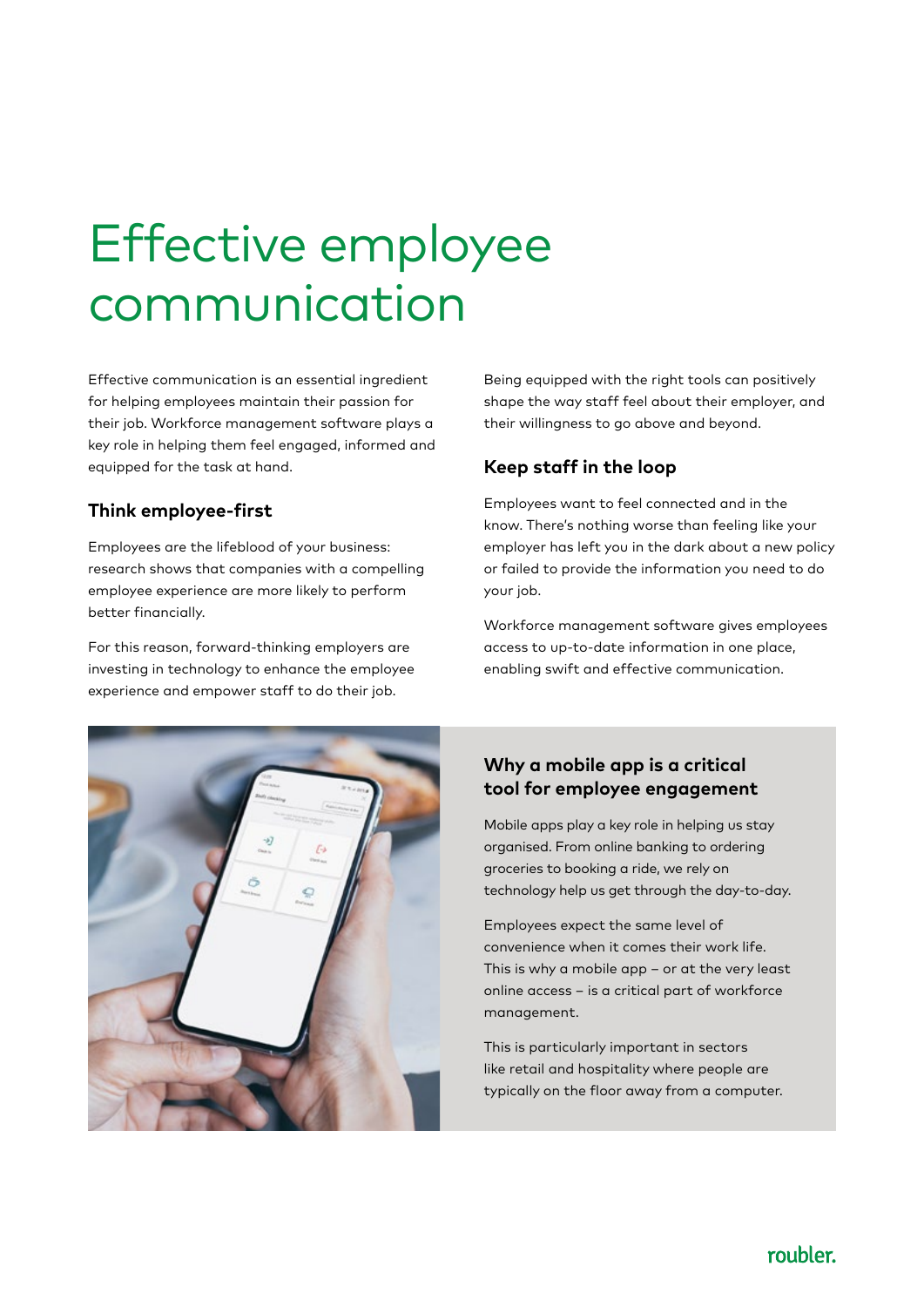# Seamless, user-friendly technology

Employees across the entire business should be empowered with seamless systems that enable them to complete their work as easily as possible.

Whether it's a team leader building a roster, a general manager identifying ways create efficiencies across locations, or a payroll team member producing a pay slip, the more automated the solution, the better.

#### **AI auto rostering**

Enabling managers to easily create cost-effective rosters and communicate them at the click of a button is a fundamental requirement for any shiftbased workforce.

With AI auto rostering, managers no longer have to spend hours creating rosters, and can schedule an entire workforce with just one click.

Not only will an effective rostering system save leaders time, it can also ensure each location is not over- or under-resourced in line with forecast foot traffic.

#### **Award compliance**

Thanks to Australia's complex modern award system, many payroll teams are burdened by the constant need to review intricate regulations.

Software should help minimise non-compliance. Features such as automated award updates, builtin checks and measures, and alerts for managers all help reduce the risk.

#### **Real-time labour efficiency**

Ballooning labour costs can significantly hamper profitability. It is often difficult to gauge how much a roster will cost on any given day, particularly when overtime and other allowances are a factor.

Labour efficiency features enable real-time business intelligence and workforce analytics – providing full oversight of labour efficiency, and budget vs spend and sales – helping leaders make informed decisions when choosing who to roster on.

#### **Time and attendance**

Many businesses still rely on excel or paper timesheets, or are burdened by a separate time and attendance system that does not "talk" to payroll.

Workforce management software allows real-time data to travel between employees clocking in and out, the software platform, management, and payroll –meaning after shift approval, payments can be processed in a timely and accurate manner.

#### **Hygiene and safety**

It goes without saying that employees' health and safety is paramount, but it can be difficult to maintain stringent hygiene standards in a busy workplace.

Features such as staff vaccination records, mobile clock-in, contact tracing reports, health check questionnaires and staff vaccination records all help prevent the spread.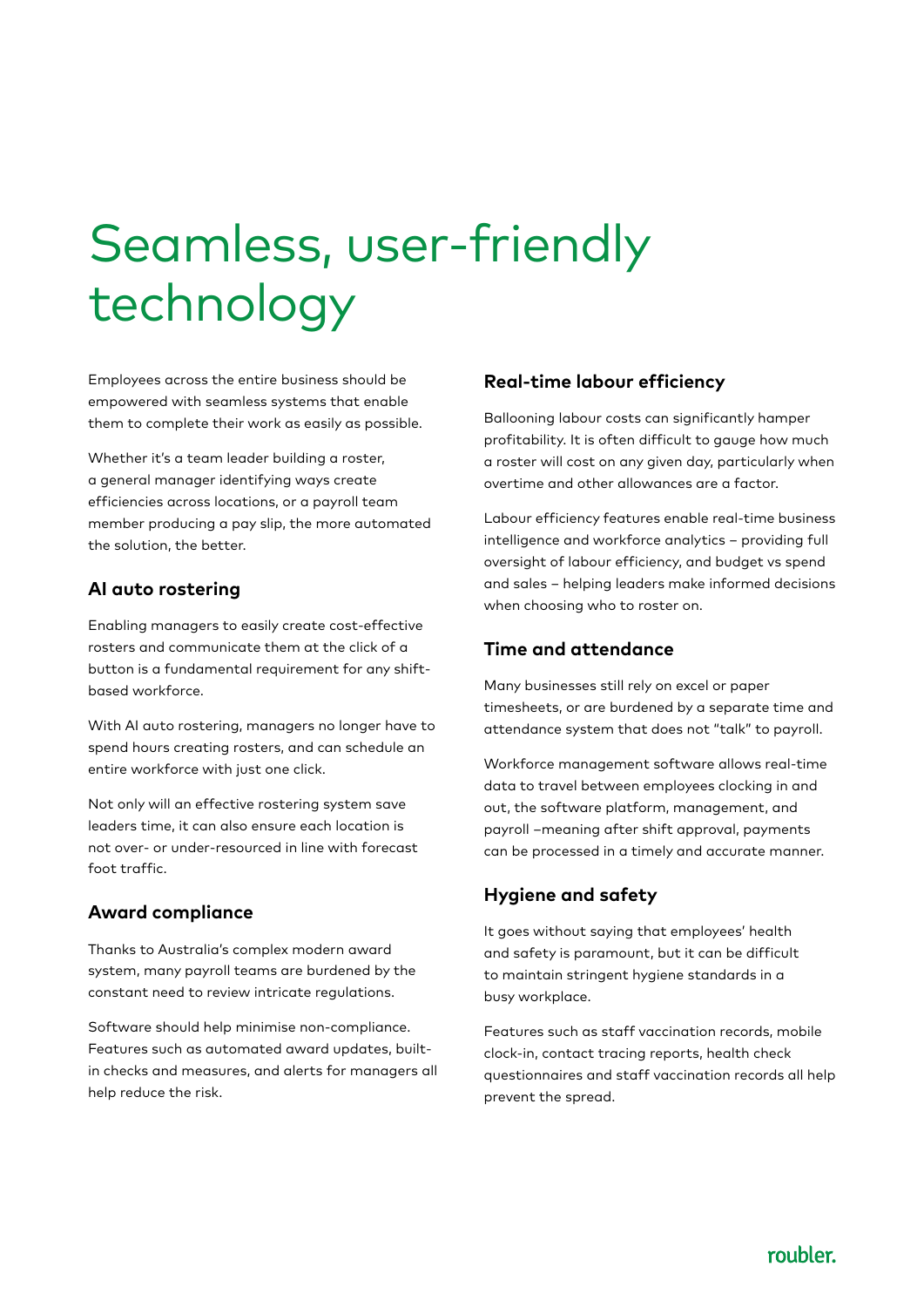## Roubler + HG Retail (IGA)



**HG Retail operates 16 IGA stores across Australia. They first implemented Roubler in 2017, creating technological efficiency across the business and enabling them to deliver on their promise of "Good food, great people".** 

The HG Retail leadership team was faced with the challenge of managing the day-to-day rostering, time and attendance and payroll of more than 500 staff, while maintaining their close-knit culture.

By allowing staff to onboard themselves and manage their own availability, Roubler enabled managers across HG Retail to lead from the front and focus on the employee experience that is so valuable to their team.

Roubler's cloud-based software provides the power

of one seamless system for all your workforce management needs. It includes everything you need to recruit, onboard, roster, manage and pay your employees.

Our unique all-in-one solution simplifies day-today operations, increasing efficiency and driving employee productivity.

With Roubler, HG Retail has:

- A seamless and easy-to-use rostering system
- Improved employee communication via the mobile app
- Total visibility over wage spend and labour costings
- Complete transparency across locations
- Comprehensive training for all managers and staff.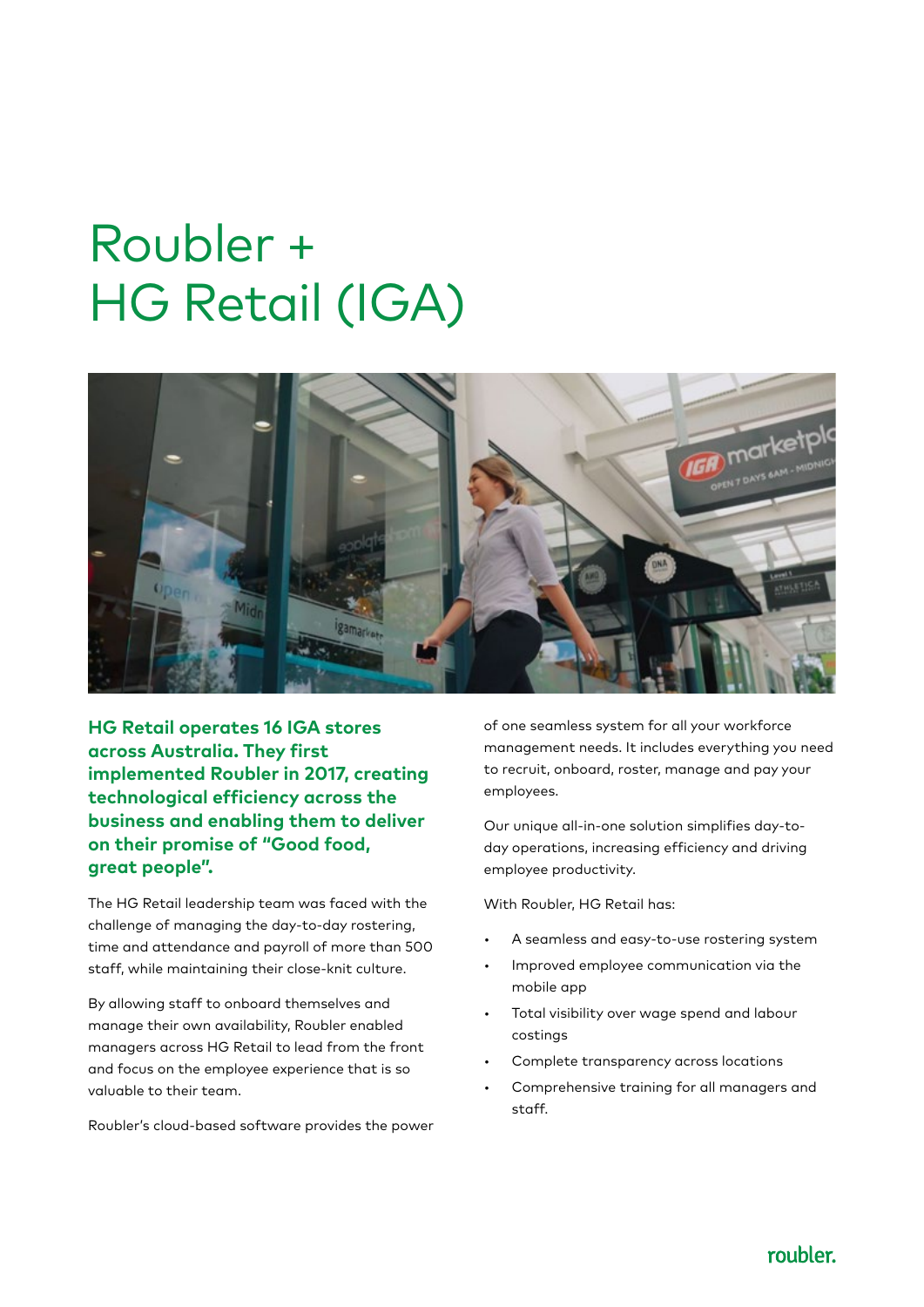

#### **All-in-one workforce management**

Roubler is a unique workforce management solution trusted by businesses all over the world including IGA (HG Retail), Estee Lauder, WHSmith and MAC.

We'll help you to recruit, onboard, schedule, manage and pay your staff, all while providing data clarity and real-time analytics across every aspect of your workforce.

We bring you true peace of mind, knowing that Roubler's always-on compliance and risk management tools are with you every step of the way.

By harnessing the latest AI, machine learning and automation we are providing a new depth of insight and intelligence, and shaping the workforces of tomorrow.

#### **Want to find out more?**

Call us on +61 1300 833 137 or email info@roubler.com



#### **Recruit**

Find and attract the Automate employee very best talent to join your team.



#### **Onboard**

onboarding and go paperless.



**Roster**

Create efficient rosters with a single click.



 **Manage**

Manage employees seamlessly at every stage.



**Pay**

Enjoy peace of mind with built-in compliance.